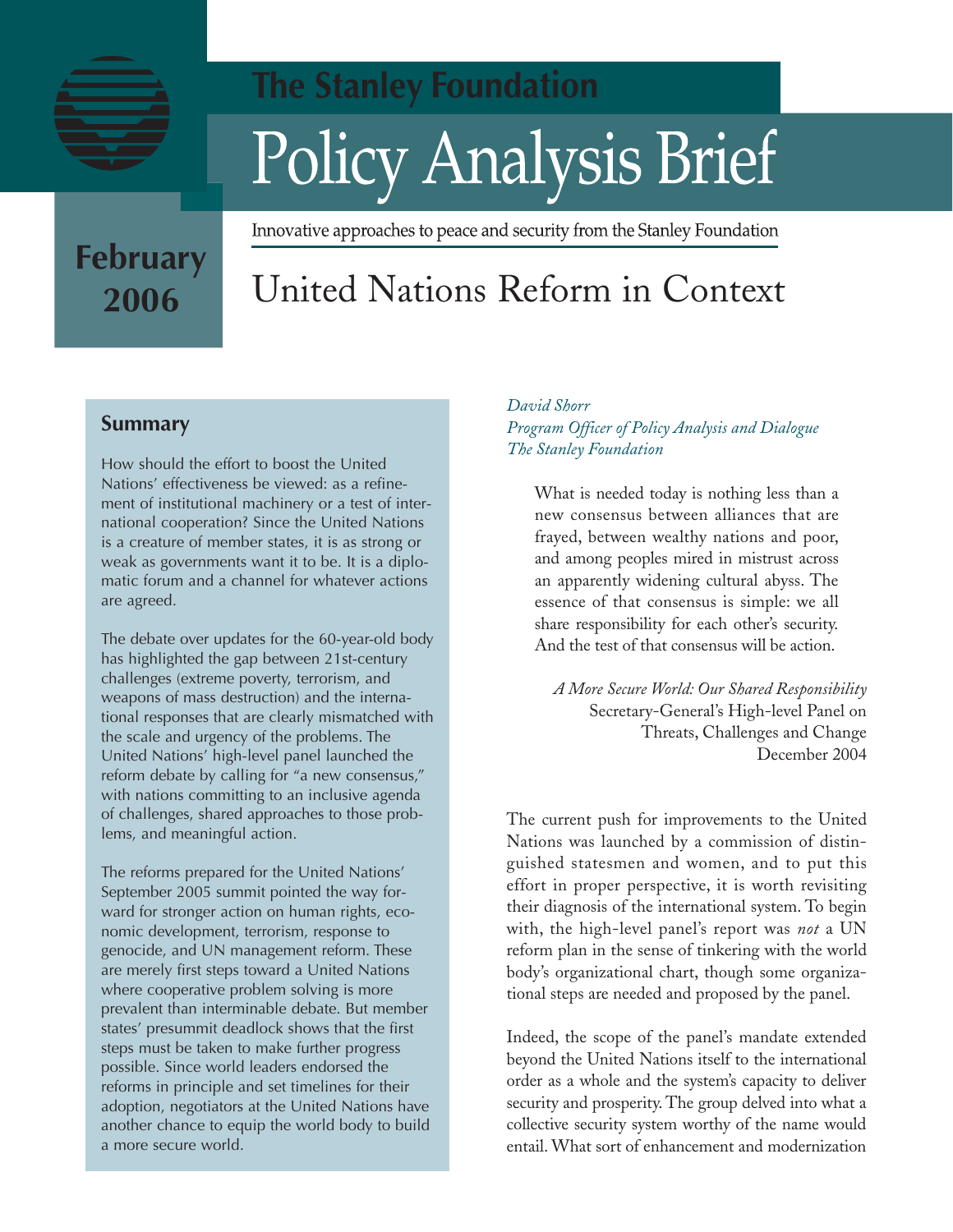will be needed to more effectively combat 21st-century challenges such as extreme poverty and disease, terrorism, and the spread of the most deadly weapons?

This is not a technical question of organizational machinery. The high-level panel recognized, quite properly, that it is an essentially political matter. As the lines quoted above stress, the times demand that nations and their leaders make a fundamental commitment to cooperate in tackling today's urgent international problems.

It has become commonplace to point out the structural mismatch between today's threats and a United Nations designed after the Second World War. In the 21st century, what happens within a nation's borders is of international concern and cannot always be treated as an internal sovereign matter as it has been in past. And nations now share the global stage with nonstate actors, many of them as threatening to security as any sovereign state.

These shifts are real and call for significant adjustments, including many modifications that have arisen in the reform debate. Though much has changed in 60 years, one fact remains: states and their governments still hold the real power in this world and thereby hold the key to a more secure world.

The United Nations' nature as a political body is the source of both its strength and weakness. The political leaders of the world are in the strongest position to mobilize resources and make a positive difference for the world's people. Yet it is also political leaders who often choose to focus on conflicts of perceived national interest rather than on equally compelling common security interests at the global level. The United Nations and its Charter call on leaders to use their collective political power for the highest ideals. Yet too often it is political gamesmanship in the United Nations—finger-pointing and point-scoring—that distracts from this vital work.

#### **Judging the Push for Change**

Even at its most idealistic, politics is by nature the art of the possible. It was never expected that the high-level panel's 101 recommendations would be adopted wholesale, nor that the "new consensus" sought by the panel would spring forth in full. As with any significant decision at the United Nations, all proposals for reform were put to the member states in the General Assembly for their consideration and negotiation.

So how should we judge the success or failure of the current push to strengthen the United Nations? The proper test is whether UN member states equip themselves with the decision mechanisms, norms, agendas, fundamental approaches, and implementation programs that will maximize their collective effort and impact on critical contemporary challenges. Given the political dysfunctions that bedevil the United Nations, the challenge will be for member states to maintain a steady focus on problems such as extreme poverty, terrorism, and dangerous weapons. In order to be meaningful, any proposal to update the United Nations must contribute to a new international consensus by combining member states into a unified front against each of today's urgent problems.

*...the times demand that nations and their leaders make a fundamental commitment to cooperate in tackling today's urgent international problems.*

Policy Analysis Briefs are thoughtprovoking contributions to the public debate over peace and security issues. The views expressed in this brief are those of the author and not necessarily those of the Stanley Foundation. The author's affiliation is listed for identification purposes only.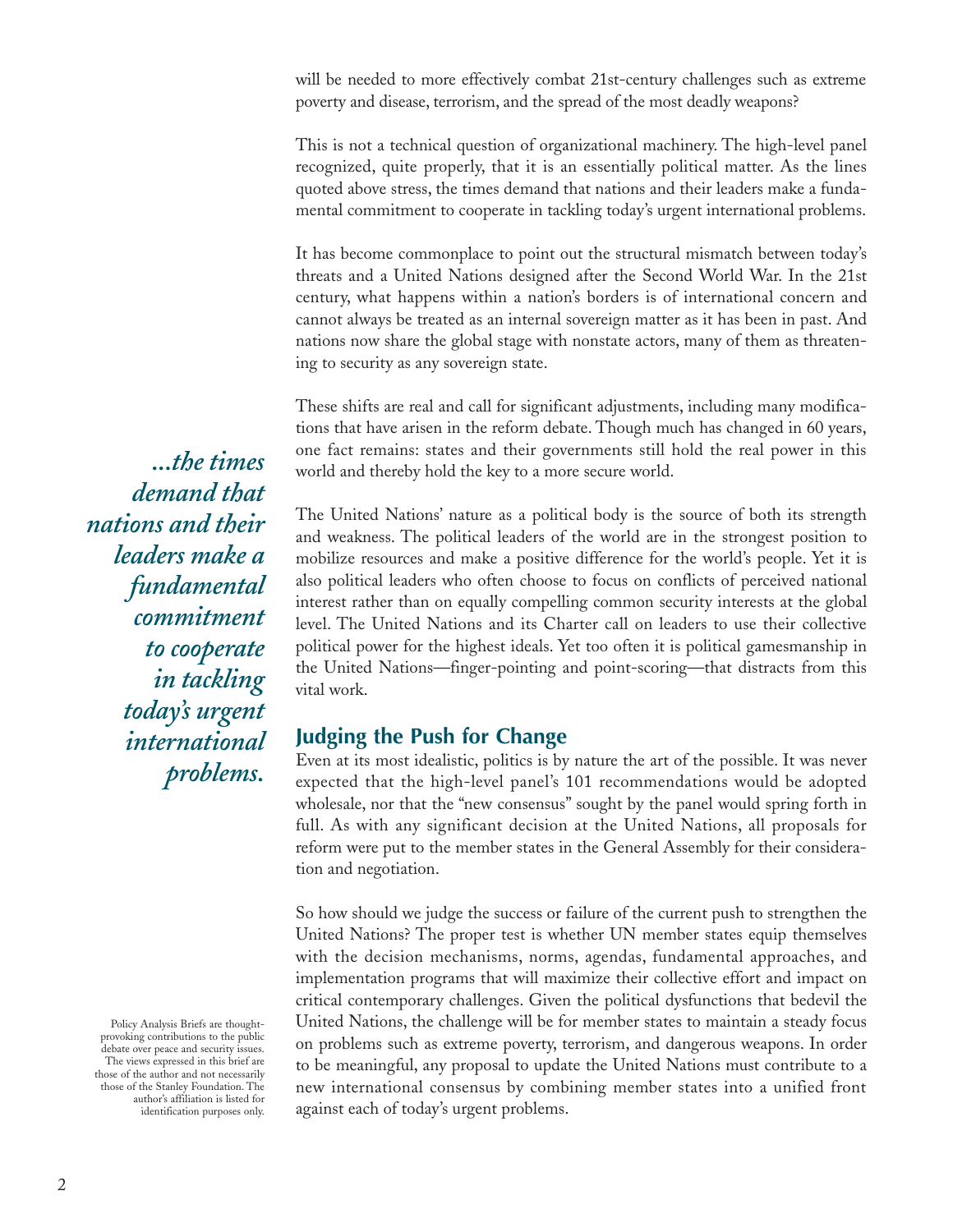Political leaders face a basic choice regarding the United Nations' role and future: is the United Nations an instrument for cooperative problem solving or a debating society? With the failure to agree on proposed changes in time for the September 2005 summit meeting in New York, round one was awarded to the debaters. But the match was close enough that the fight goes on for another round. From human rights to terrorism, poverty reduction to post-conflict peacebuilding, response to genocide to management reform, the changes under discussion would bring greater international leverage to bear on each set of problems.

In the final days before the summit, ambassadors in New York agreed on placeholder statements that kept the proposals alive and set out timetables for their final agreement and implementation. As of the first weeks of 2006, negotiations were still roughly on track, particularly over a new Human Rights Council and management reforms, though with lingering differences and little momentum.

### **A Grand Bargain?**

The UN renewal effort is sometimes portrayed as a grand political bargain—with developed and developing nations swapping support for each other's priorities. This depiction is in some respects true, and in others not.

Situations and threats of armed conflict have historically occupied a place of privilege on the UN agenda. The UN organ mandated to deal with such issues—the Security Council—effectively functions as a 15-nation executive committee, whose decisions can be binding on all governments. The relative attention devoted to "peace and security" issues (as they are called in the Security Council section of the UN Charter) has prompted resentment among nonindustrialized nations over the lack of priority for economic development.

It is only natural that priorities should vary for different countries. An African leader whose country is confronted with a high rate of HIV infection is unlikely to place the proliferation of nuclear weapons as his uppermost concern. In this sense, the push for change in how the entire range of issues is dealt with is a quid pro quo bargain. All countries are asked to lend support for matters that are relatively lower on their agendas and receive support from others in kind.

But to look at it this way glosses over the interconnections between these seemingly disparate problems—and between the nations who feel their impact in different proportions. In the end, an international consensus able to deliver results will emerge only if political leaders appreciate their shared stake in progress on all fronts.

The threats and dangers of today's world are Hydra-headed: attacking single heads will not get to the heart of the problem. For an example of how sources of insecurity can feed one another, we need look no further than Afghanistan, one of the most afflicted locations of our times.

Afghanistan's downward spiral began with its occupation and domination by the Soviet Union, provoking a civil war that was stoked as it served as a Cold War proxy battlefield. After the Soviet Union pulled out, a more local/regional war raged on. Years of devastation were compounded when the Taliban victors were consumed by fundamentalist obsessions that diverted them from normal government functions.

*...an international consensus...will emerge only if political leaders appreciate their shared stake in progress on all fronts.*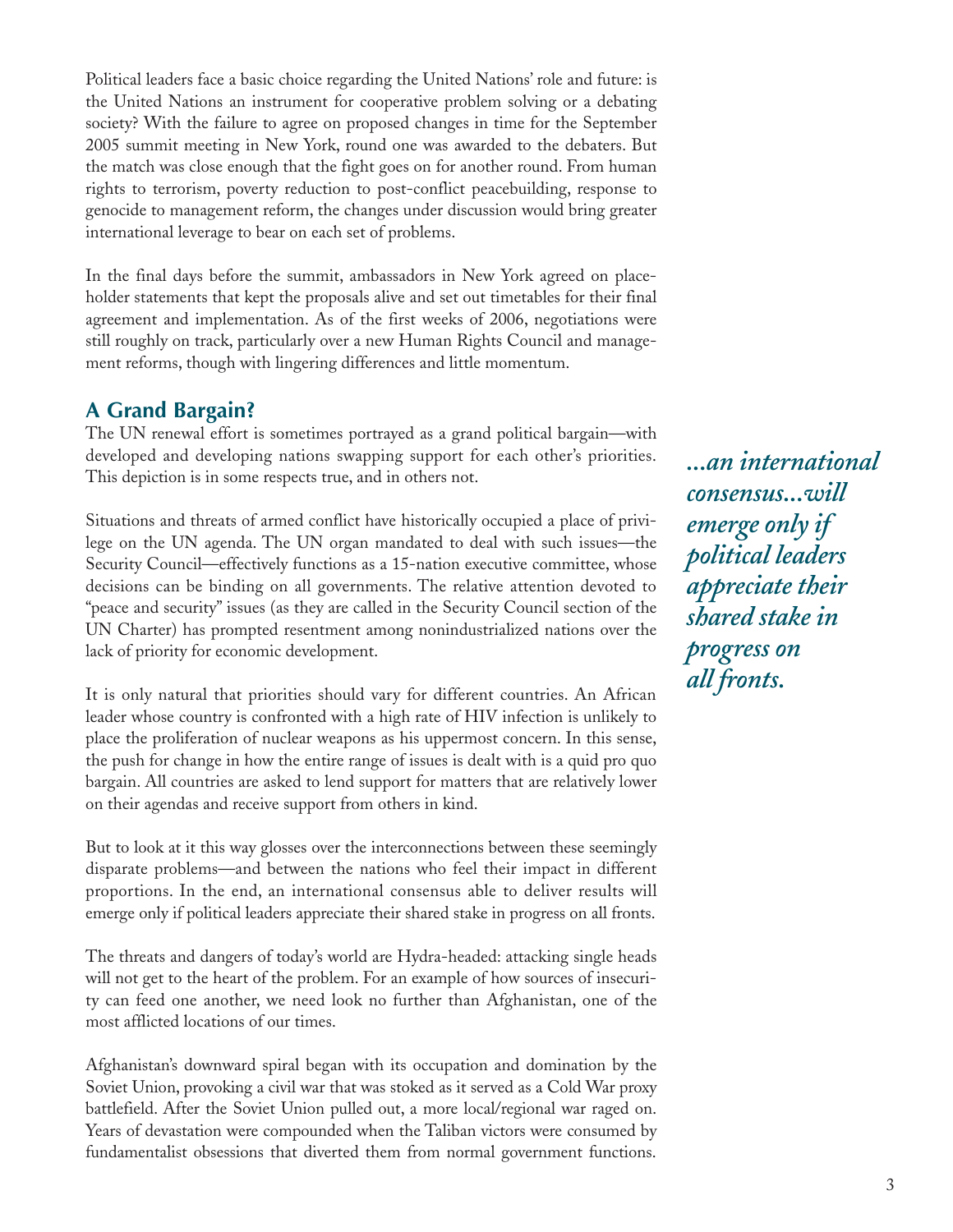Thus Afghanistan became a sanctuary and headquarters for Osama bin Laden's terror network. All the while, the economic standout of the country was (and is still to this day) the cultivation of poppies for the international narcotics trade.

So here it all is: war breeding chaos—which, in turn, leads to poverty, human rights abuse, and breakdown of the rule of law—thereby creating an opening for terrorists and other criminal and financial networks. (A very similar, and similarly tragic, sketch could be given for Sudan, though with genocidal mass atrocities and a different natural resource: oil.)

The question of Afghanistan's post-Taliban recovery and future prospects is a separate one. The point here is that 21st-century international security is *one unified agenda* and not a collection of distinct concerns where nations benefit only as their parochial priorities are met. In other words, what is lost in the idea of a "grand bargain" is *nations' demonstrable interest* in the priorities of others.

Given the interconnections of the various threats at play in Afghanistan alone, the surest path to security is an aggressive effort to reduce extreme poverty *and* terrorism *and* weapons of mass destruction. To quote a formulation that UN Secretary-General Kofi Annan often uses: "We will not enjoy development without security, we will not enjoy security without development, and we will not enjoy either without respect for human rights."

The high-level panel made this point with additional examples. They argued that in today's global economy, terrorist attacks in wealthy nations have serious repercussions in poorer nations. Citing World Bank research, the panel highlighted the estimated \$80 billion cost to the world economy as a result of the September 11 attacks, which was reckoned to push 10 million people into poverty. A nuclear terrorist attack on New York would incur much greater cost, and even lesser attacks could prompt the United States to retreat from a role of international leadership. Conversely, the panel said, "The security of the most affluent State can be held hostage to the ability of the poorest state to contain an emerging disease," as the SARS outbreak showed.

#### **Elements of the Reform Package**

The main elements of a reform package had emerged by early June 2005 when General Assembly President Jean Ping distributed the first draft of a statement for world leaders to adopt at the summit three months later. The agenda for the renewal and strengthening of the United Nations remained essentially the same through the summit and into early 2006, except for the total impasse over nuclear proliferation and disarmament. The outcomes sought by proponents of reform include: creation of a new Human Rights Council as well as a Peacebuilding Commission, commitment to a detailed development agenda, an enhanced counterterrorism effort, a new norm for international response to genocide, and reform of the United Nations' management structures.

In the spirit of the high-level panel each of these improvements would foster a broad consensus—establishing shared definitions of the problems, renewing political commitment, and pointing the way toward further action and follow-through.

*...the surest path to security is an aggressive effort to reduce extreme poverty* and *terrorism* and *weapons of mass destruction.*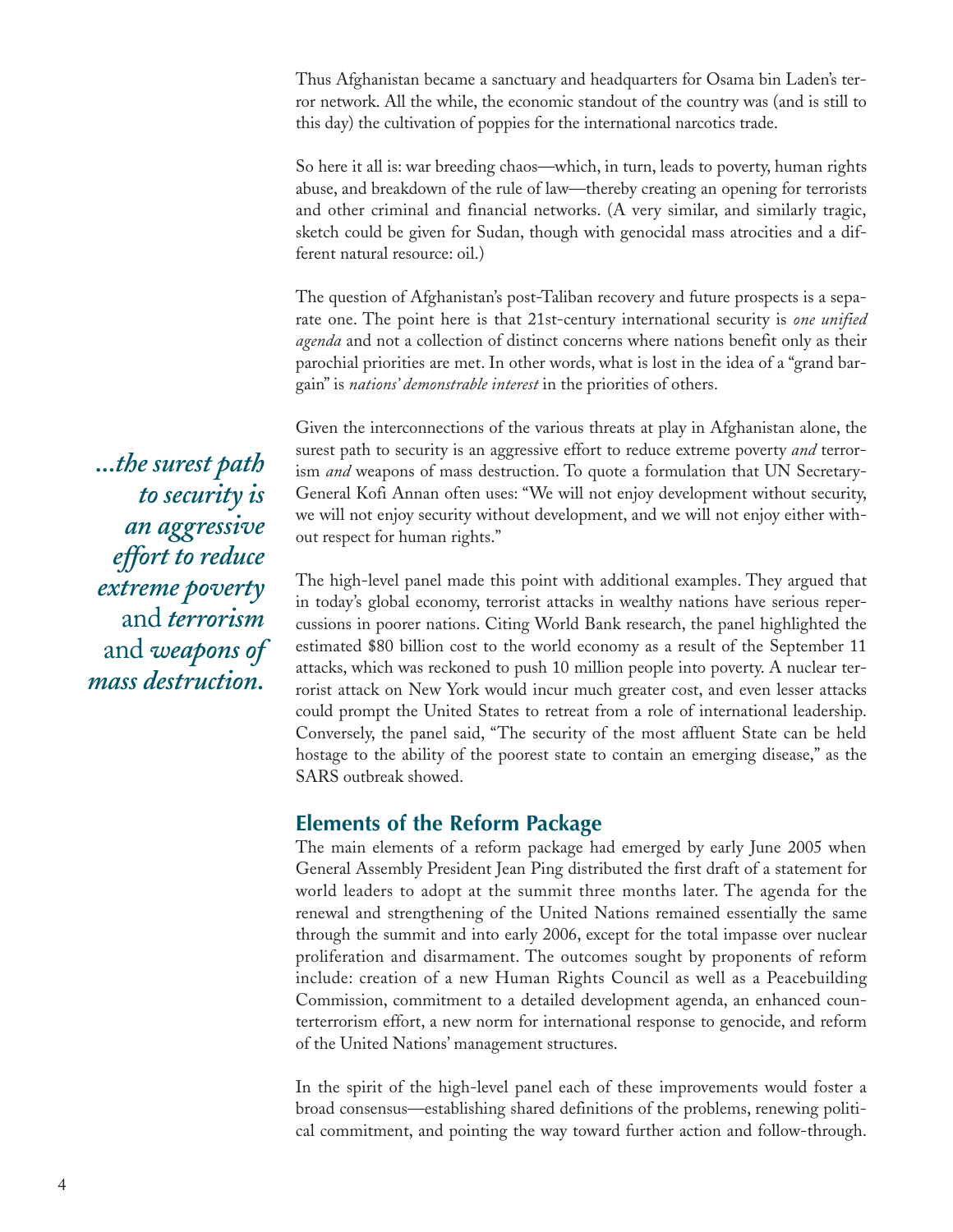In institutional terms, they would also boost the credibility and relevance of the United Nations, which have undeniably sagged (though this problem has also been overdramatized by those who make UN-bashing a blood sport).

#### **A New Human Rights Council**

The proposal to replace the existing Commission on Human Rights with a new Human Rights Council is perhaps the centerpiece of the renewal effort, partly because it involves a major overhaul of human rights machinery (can one remember the last time a major intergovernmental body was scrapped?). But the importance of this move stems also from the serious credibility issues associated with the existing commission. UN Secretary-General Annan highlighted the problem in his reform report, *In Larger Freedom*:

States have sought membership on the Commission not to strengthen human rights but to protect themselves against criticism or criticize others. As a result, a credibility deficit has developed, which casts a shadow on the reputation of the United Nations system as a whole.

Both sides in the debate over the Commission on Human Rights say the problem is the "politicization" of the human rights process. The Bush administration sees it as scandalous that flagrant rights-abusing regimes such as Sudan and Zimbabwe are elected to the commission, and it is far from alone in this view. For the other side, the problem is the way the United States uses the commission to affirm its own moral authority and ostracize governments with which it has a beef, while deflecting pressure over abuses committed by allies such as Israel and Turkey.<sup>1</sup>

The new Human Rights Council can be designed and set up to alleviate all of these problems and be more effective. Election procedures have been proposed to prevent rights-violating states from becoming members of the council. Election would be by a two-thirds supermajority of the General Assembly, and candidates would be voted on one at a time. Under the old system, the 54-member Economic and Social Council (ECOSOC) would vote on entire slates put forward by regional caucuses.

To further promote competitive elections, proponents of the new body seek a requirement that these regional groupings nominate more candidates than the number of allotted seats. The new council is also supposed to have a system to review the human rights records of *all* countries on a regular rotation, beginning with council members, which is meant not only to level the playing field but also deter rights-abusers from seeking seats.

The pattern for meetings of the existing Commission on Human Rights has not been conducive to constructive discussions either. The commission meets once yearly for a frenzied six weeks—bickering continuously over resolutions, many of which single out particular countries for criticism. While some governments seek to fend off any and all outside pressure on human rights—regarding their sovereignty as absolute—it is certainly true that rights protections are often improved through quiet diplomacy rather than public condemnation. This is not to deny the importance of

<sup>1</sup>Supporters of Israel would counter that this country is subject to special attention and pressure in numerous other ways in the United Nations.

*...a stronger Human Rights Council...will help strike [a] balance to bring about better protection for peoples worldwide.*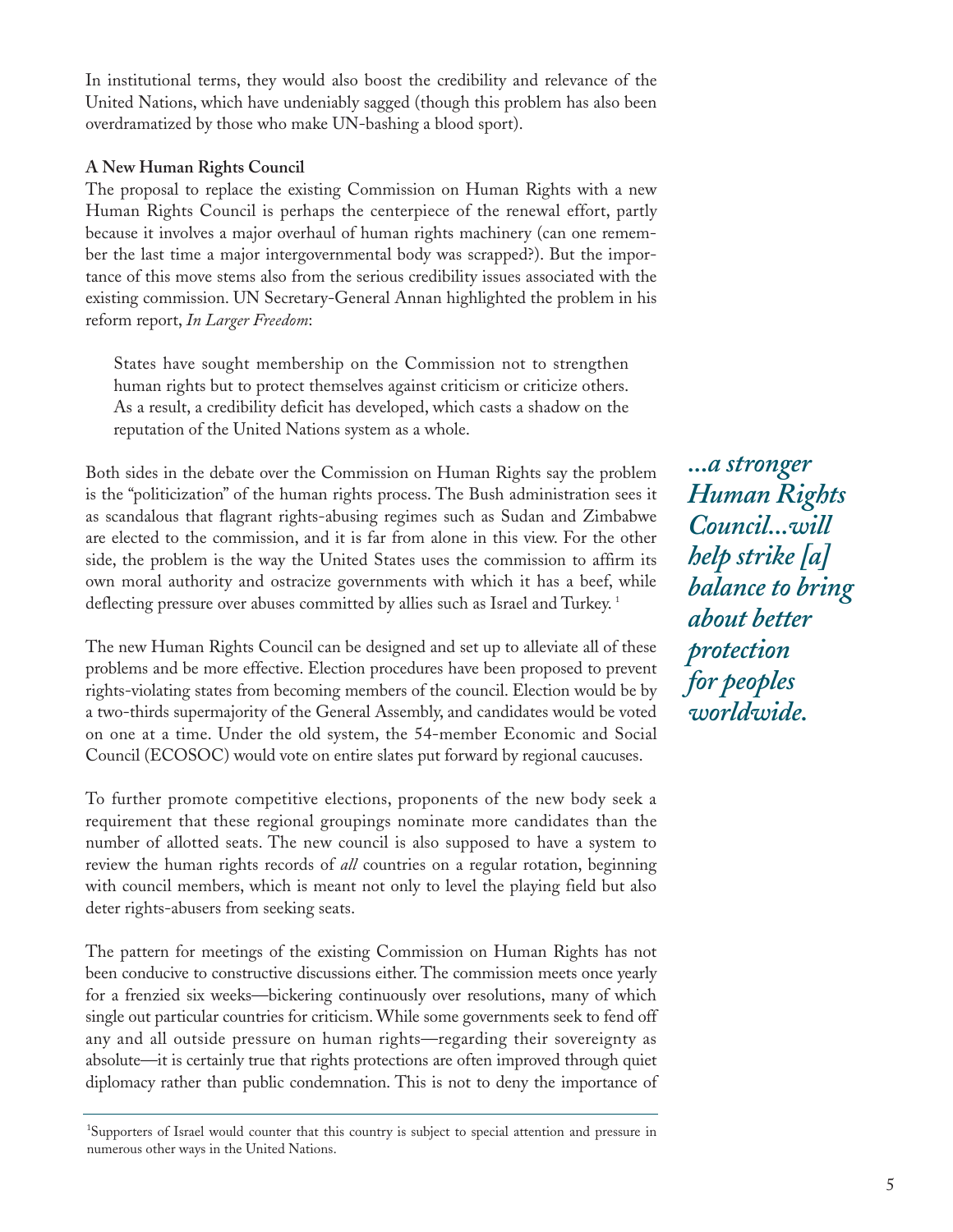"naming and shaming," especially for gross and systematic violations. But there must be a balance with more cooperative approaches, and a stronger Human Rights Council (along with a bolstering of the High Commissioner for Human Rights and her expert staff) will help strike that balance to bring about better protection for peoples worldwide.

#### **Economic Development and Poverty Reduction**

The original basis for the 2005 UN summit of world leaders was to refocus poverty reduction efforts five years after heads of state adopted the Millennium Declaration at a similar gathering. One-third of the 15-year time frame for achievement of the Millennium Development Goals (MDGs) has now elapsed, and with the disappointing results to date, the pace of development needs to be accelerated.

The United Nations is not the center of action on economic development. Its specialized agencies are active in development, but their role is dwarfed by the World Bank and International Monetary Fund, the bilateral aid programs of individual donor nations, and ongoing Doha Round trade talks to improve market access. That said, the United Nations is an important locus of norm- and agenda-setting, the MDGs themselves being a good example.

The September summit Outcome Document filled this function. First of all, the space and detail devoted to the subject is in itself significant; the development section of the document filled 16 of its 35 pages. Given perceptions in developing countries that the UN agenda is skewed toward First World priorities such as terrorism and nonproliferation, this was important and reinforced the idea that development and security go hand in hand.

Substantively, the Outcome Document highlighted two norms for povertyreduction efforts in the coming months and years: the importance of national plans for achieving the MDGs from recipient governments and 0.7 percent of GDP as a target aid level for donor nations. These complementary obligations echo the socalled "Monterrey Consensus" articulated at the United Nations' 2002 conference on development financing. Working in partnership, developing nations are expected to spell out how their strategies for, say, broadening access to health care and education, and donor governments are supposed to provide the needed underwriting. An African ambassador told me during the summit that he was glad the United States acquiesced to inclusion of the 0.7 percent of GDP figure, though advocates of the 0.7 percent target would prefer to have the Bush administration commit itself to meeting that target rather than leaving it as a goal for everyone else.

#### **Responding to Genocide**

The section of the Outcome Document on protecting populations from genocide and crimes against humanity was one of the few hard-won successes of the summit. The heart of the issue is the willingness of UN member states to intervene with force when a government is complicit in mass violence against its people, either actively or passively.

*The original basis for the 2005 UN summit of world leaders was to refocus poverty reduction efforts five years after heads of state adopted the Millennium Declaration....*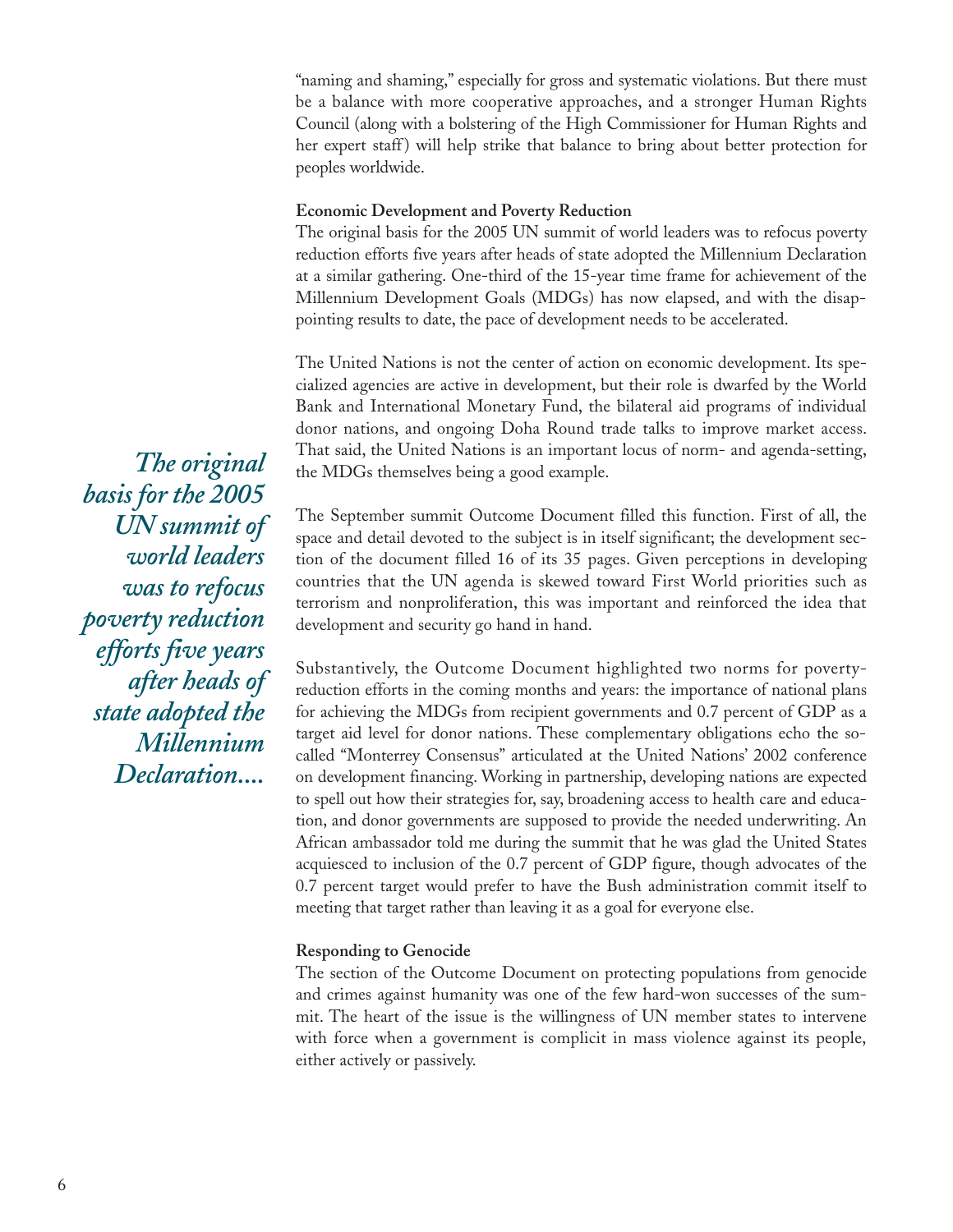The document's language is wordy and far from elegant. It goes to lengths to make clear that intervention is a last resort. But taking a cue from the 2001 Evans-Sahnoun Commission, the leaders endorsed the "responsibility to protect" concept with a stronger statement than they have been willing to make in recent years:

We are prepared to take collective action, in a timely and decisive manner…should peaceful means be inadequate and national authorities manifestly fail to protect their populations from genocide, war crimes, ethnic cleansing and crimes against humanity.<sup>2</sup>

Of course, the summit statement is cold comfort to victims who are still being massacred and ethnically cleansed in Darfur, Sudan. Indeed, the true test of "never again" (or "not on my watch," as President Bush himself pledged) is the political will to act—a test failed in Bosnia, Rwanda, and now in Sudan. But if the most important debates over responding to genocide deal with specific places and perpetrators, they also take place against the backdrop of a broader debate over principles. For many countries—mostly either relatively weak internationally or with problematic human rights records—the purpose of the United Nations is to protect sovereign nations from outside interference in internal affairs.

These governments have two concerns—one valid, and one less so. We need only look at the post-invasion rationalization of the Iraq war, and the Bush administration's frequent references to Saddam Hussein's mass graves, to see how powerful countries can use humanitarian intervention as a pretext. Since Saddam's worst atrocities took place between 1989 and 1991, the 2003 invasion was punishment for past crimes rather than cessation of ongoing violence, which Human Rights Watch President Ken Roth criticized saying, " 'better late than never' is not a justification for humanitarian intervention."

Hopefully the UN summit statement will lay to rest one of the great red herrings of this debate: the idea that humanitarian intervention will be used in cases of less drastic human rights violations. The statement addresses this issue with the unwieldy though precise phrase: "responsibility to protect populations from genocide, war crimes, ethnic cleansing, and crimes against humanity."3 Now that the statement is part of the UN record, the larger principles rather than the finer points of language will hopefully help shape future decisions about genocide.

#### **Combating Terrorism**

Given the wide range of countries subjected to terrorist attacks in recent years— Indonesia, Turkey, Kenya, India, Saudi Arabia, Spain, Tanzania, Jordan, the United Kingdom, the United States, Lebanon, Russia, Israel, Pakistan, Iraq—the international coalition to fight terrorism should be strong and broad. But while

*We need only look at the postinvasion rationalization of the Iraq war...to see how powerful countries can use humanitarian intervention as a pretext.*

<sup>2</sup> In a September 18, 2005, column entitled "A Wimp on Genocide," *New York Times* columnist Nicholas Kristof discussed American efforts to weaken the language. While some US officials during the negotiations said the document should describe a moral rather legal obligation, American negotiators apparently worked to keep intervention from being described as obligatory in any way.

<sup>3</sup> The bipartisan commission on US interests in UN reform led by George Mitchell and Newt Gingrich actually recommends, contrary to this concern, that the words "massive and sustained human rights violations" be included in the responsibility to protect.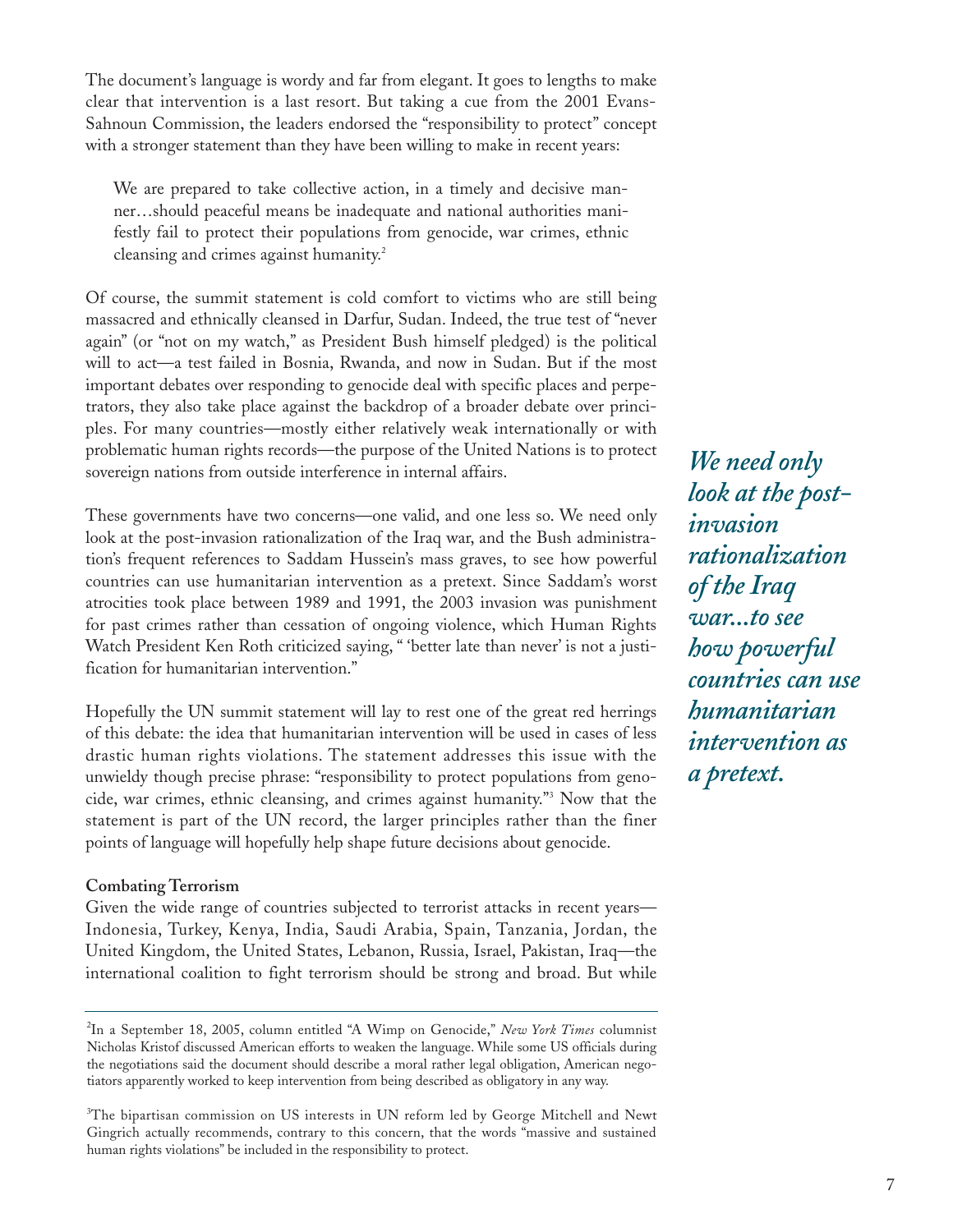the United Nations has been the channel for a number of important counterterror initiatives, splits over terrorism continue to hamper the effort as the issue serves as a political battleground, particularly over the Israeli-Palestinian conflict.

The reform effort confronted this problem head-on, but did not overcome it. The proposals drew on the United Nations' strength as a source of norms, goals, and intergovernmental coordination. In terms of norms, there are currently a dozen international treaties outlawing various acts and forms of terrorism. A comprehensive convention is under negotiation to consolidate these injunctions into a single authoritative covenant.

The stumbling block for such a treaty, though, is a lack of agreement over what constitutes and characterizes terrorism; in other words, a definition. The debate over how to define terrorism has been a proxy for the Israel-Palestine conflict for many years. The claim that deliberate attacks on civilians are justified in struggles of national liberation is a ritual of support for the Palestinian cause, together with the twin demand for provisions focusing on the actions of states (read Israel).

So even though the need to crack down on organizations that resort to terror should be obvious, the high-level panel and presummit negotiators' attempt to define terrorism was, against this backdrop, politically courageous. The drafts of the summit Outcome Document, right through to the penultimate draft, identified the characteristics of a terror attack and then said that these "constitute[d] an act of terrorism." Because of the resistance negotiators met, however, the document that leaders adopted at the summit reverted to a simple blanket condemnation of terrorism. The issue of a definition still must be resolved in order to reach agreement on a comprehensive convention, which world leaders promised to do during the current General Assembly session.

While the development of stronger norms will hinge on a precise definition of terrorism, a more effective overall drive to combat terrorism will need a wellconceived strategy. Not only will this be crucial in order to focus on the key pressure points of this complex phenomenon but also to broaden the sense of ownership over the problem, which is widely seen as an American rather than global priority. Indeed, just such a dynamic took place within the high-level panel during its examination of threats. A participant told *The New York Times* that:

[S]ome of the panel members had been in the habit of faulting the United States for exaggerating the threat of terror and seeking what they called "perfect security." But [the source] said the members had come to a sharp new appreciation of the menace of nuclear and chemical agents.<sup>4</sup>

Secretary-General Annan tabled his own proposed counterterror strategy in a March 2005 Madrid speech on the anniversary of the attack on commuter trains there. It consisted of five "Ds":

- Dissuading disaffected groups from resorting to terrorism in pursuit of their goals.
- Denying terrorists the means to attack.

4 Warren Hoge, "Report Urges Big Changes for the UN," *The New York Times*, December 1, 2004.

*[A] more effective overall [strategy] to combat terrorism will...broaden the sense of ownership over the problem....*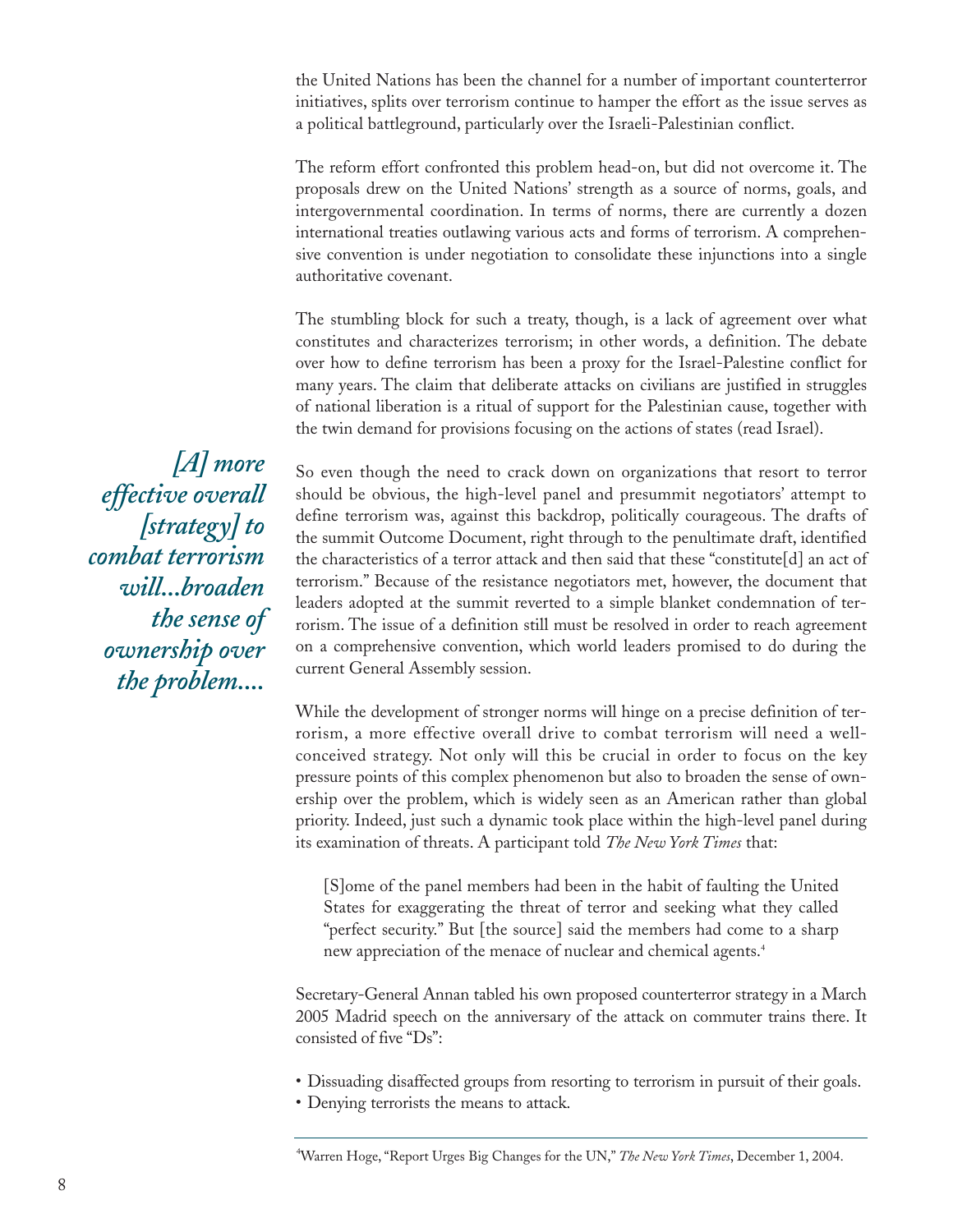- Deterring states from offering support.
- Developing states' prevention capacity.
- Defending human rights even while combating terrorism.

The UN committees and mechanisms in place to spur and support member state action against terror are currently being upgraded. With the numerous mandates directed at national governments, a participant in a 2004 Stanley Foundation conference on the United Nations highlighted the importance of travel by UN representatives to consult in capitals.

#### **Management Reform**

The United Nations' departments and agencies play a supporting role for the decisions made by member states. Some offices service the deliberations in the world body's various councils and committees. Others focus on executing the decisions that result—following through on member states' directives toward the desired real-world end results.

Recent scandals in the conduct of UN operations and administration have revealed serious weaknesses in its management, at a great cost to the organization's reputation. An independent investigation led by former US Federal Reserve Chairman Paul Volcker detailed how Saddam Hussein was able to siphon nearly \$2 billion from the UN Oil-for-Food Program. Meanwhile numerous civilian and military personnel deployed in UN peacekeeping operations, especially in the Democratic Republic of Congo, have been sexually exploiting local women and children.

These scandals show acute failures of discipline, financial control, and accountability on the part of UN staff and management. The current reform push includes steps to boost control and accountability. Among the first changes to be implemented: the creation of an ethics office, the new protections for whistleblowers, a panel of outside experts to support the United Nations' internal oversight office, and the adoption of more modern accounting standards.

But even though the failures and misdeeds of UN staff and management should not be taken lightly, they should not bear all of the criticism. As with everything at the United Nations, there is an element of member state culpability as well. The role of the United Nations' member governments in the scandals and mismanagement has received much less attention—in keeping with the consistent political pattern of scapegoating "the United Nations" for any number of failures. Any meaningful remedies for the United Nations' management woes, though, must confront the responsibility of member states.

With all of the attention focused on the United Nations' administration of the Oilfor-Food Program, it is easy to forget that it was an initiative of—and supervised by the Security Council. To its credit, the independent Volcker panel spread the blame to both UN managers and the governments represented on the Security Council:

Neither the Security Council nor the Secretariat leadership was clearly in command. That turned out to be a recipe for the dilution of Secretariat authority and evasion of responsibility at all levels. When things went awry—and they surely did—when troublesome conflicts arose between

*...the independent Volcker panel spread the blame to both UN managers and the governments represented on the Security Council.*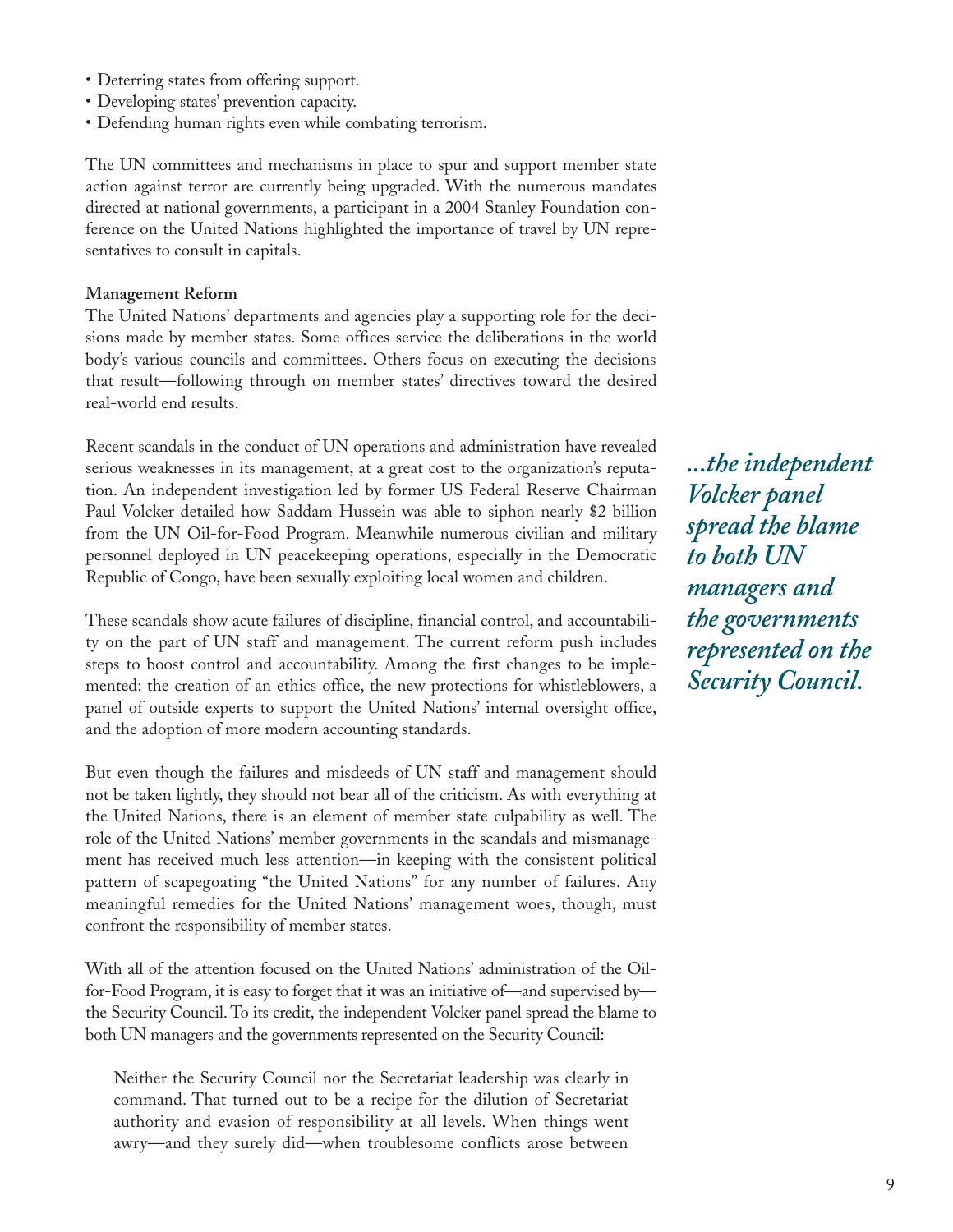political objectives and administrative effectiveness, decisions were delayed, bungled, or simply shunned.

For the sexual abuse scandals in peacekeeping operations, clearly the guilt falls on the individual abusers, as well as on their superiors for a failure of leadership. But member states play a part here, too, in terms of accountability. When perpetrators have been identified, too often they are quietly whisked home by their own national governments. The stealth with which any punishment is meted out is little comfort to the local victims or their governments and does not send a strong zero-tolerance message to the troops or the employees.

If the United Nations' management structures are weak and ossified, it is because member states want it that way. Even the smallest matters at the United Nations regularly draw the attention of diplomatic representatives who guard their ability to micromanage jealously. The body in the United Nations responsible for management is the Fifth Committee, which is actually a committee of the whole. In other words, Kofi Annan reports to a board of directors with 191 members. The current reform effort is trying to remedy this by commissioning, on very short timelines, studies to identify some of the rules, regulations, and mandates that serve no useful purpose, as well as those functions that need more resources.

#### **The Negotiations—What Happened?**

While the secretary-general conceived and launched the reform initiative, negotiations over decisions for the September summit were led by General Assembly President Jean Ping, the foreign minister of Gabon. President Ping was supported by a diverse group of "facilitators," the ambassadors to the United Nations from Australia, Bangladesh, Barbados, Ghana, the Netherlands, Panama, Slovenia, Thailand, Tunisia, and Ukraine. They in turn were divided into working groups focused on development, security, human rights, and institutional reform and were chaired by Dutch Ambassador Dirk Jan van den Berg.

The first draft of the summit Outcome Document was released on June 3, 2005. Drawing heavily on the report of the high-level panel, as well as Professor Jeffrey Sachs' Millennium Project report and the secretary-general's own March 2005 *In Larger Freedom* report, the draft document contained most of the elements described above. It also marked the point of departure for a round of intensive diplomatic discussions.

President Ping and the facilitators released two revised drafts of the document (on July 22 and August 5, 2005) before the frenzied and chaotic final weeks leading up to the summit.<sup>5</sup> In between, the facilitators collected abundant input from other delegations, both in public debates and private consultations. But what was most striking about the drafts is that the major elements of the reform package—the Human Rights Council, the full development agenda with the aid level target, responsibility to protect against genocide, and a definition of terrorism—remained intact. As subsequent events would show, this was *not* because the package enjoyed universal support.

*To have a world summit focused on boosting the effectiveness of the United Nations presented a special opportunity to make serious change.*

<sup>5</sup> The World Federalist Movement's *http://www.reformtheun.org* Web site is an exhaustive source of documents from the reform process.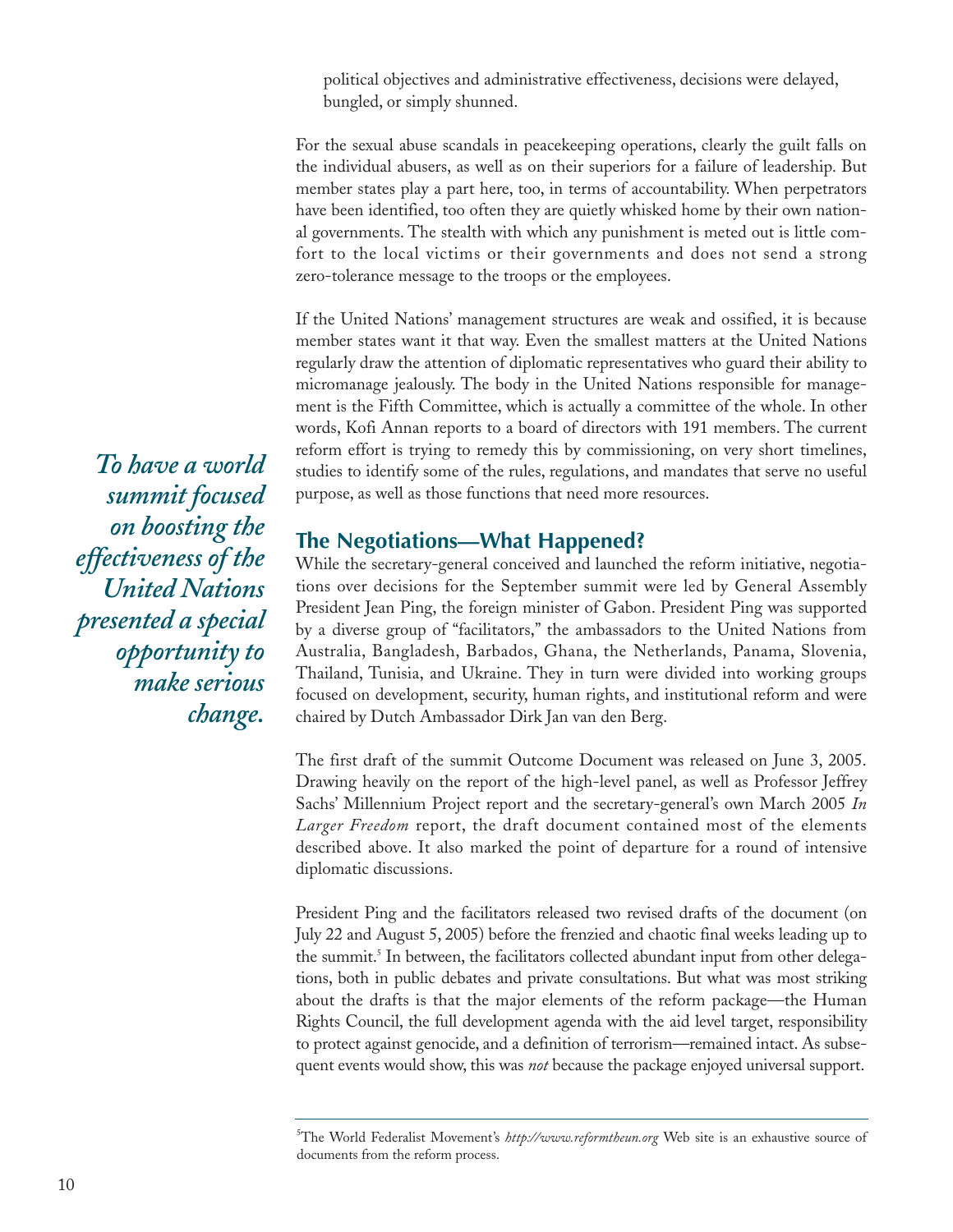#### **The United States' Negotiating Tack**

To have a world summit focused on boosting the effectiveness of the United Nations presented a special opportunity to make serious change. The very purpose of the summit was to build momentum by giving leaders the chance to announce something truly historic. Despite US Ambassador John Bolton's comment that UN reform is not a "one-night stand," there was never a pretense that the summit would be the final chapter of reform. There was, however, an assumption that the unavoidably difficult negotiations would be made easier under the pressure of an impending high-level gathering.

These plans began to unravel in mid-August when newly appointed US Ambassador Bolton put forward a version of the draft Outcome Document with hundreds of proposed changes. We cannot know for certain whether this move was the deciding factor that kept the reform package from being agreed at the summit, but it is worth examining the reasons given for the step and what it conveyed regarding the American approach to the process.

The United States' extensive proposed changes were presented as appropriate for a negotiation that was, from Bolton's perspective, far from concluded. Speaking to reporters on the eve of the summit, Ambassador Bolton described his proposed text as a gesture of transparency, laying out the American concerns for all to see. This was a proper negotiating approach because, "this is not a text that is dictated by nameless faceless text writers. It's a text ultimately that member governments are going to have to agree to."

What this description glosses over is the preceding months of debate on the draft Outcome Document, in which the United States participated actively. Indeed, one of the other justifications offered by the Bush administration contradicted this "we're-just-getting-going" spin. In the same presummit statement, Bolton said the United States had been submitting detailed proposed revisions "for months before I arrived." And while the phrase "nameless, faceless text writers" conjures images of UN staff members running amok, it hardly seems an apt description of ten ambassadors representing countries from all regions of the world.

But there is a supreme irony here—the package of changes for which President Ping and the facilitators were trying to build momentum contained numerous measures that the United States supposedly favored, and the ruckus that followed Bolton's marked-up, mid-August draft took the greatest toll on those. Not only were some of the US positions difficult to understand on their merits, but as a negotiating strategy they fed a destructive dynamic. For instance, the revisions sought by Ambassador Bolton famously called for the deletion of all references to the MDGs. Yet these were a centerpiece of the United Nations' 2002 Monterrey Conference on Development at which President Bush announced his increased commitment to reduce poverty.

The so-called "Monterrey Consensus" also stressed the mutual responsibility of donor *and* recipient governments, and Bolton's supposed substantive concern was a perceived imbalance in the development section of the Outcome Document. Yet beyond some very fussy wordsmithing, it is hard to point to any onerous obligations on the United States (aside perhaps from the 0.7 percent GDP target, on which

*The revisions sought by Ambassador Bolton famously called for the deletion of all references to the MDGs.*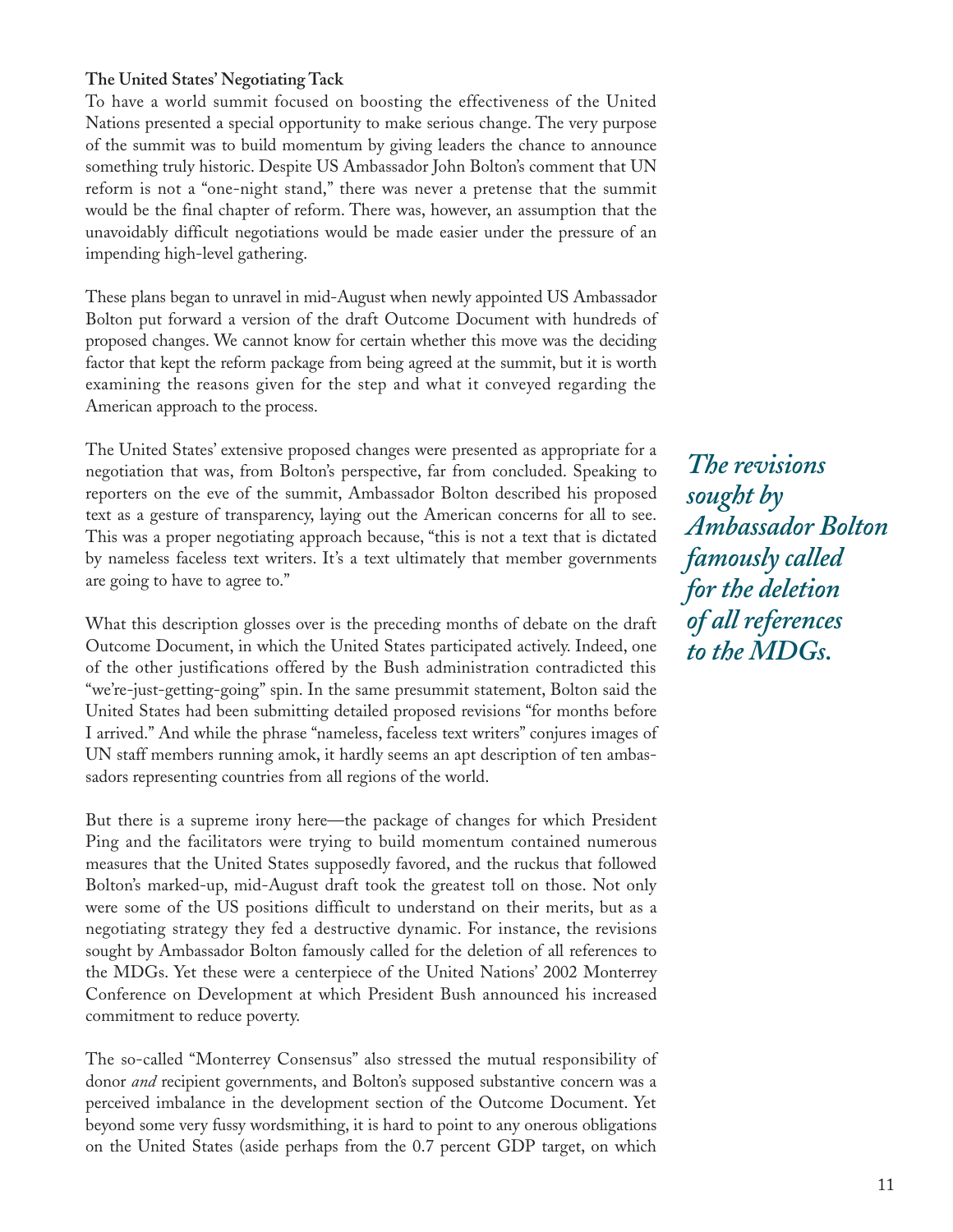Washington acquiesced)—certainly none worth jeopardizing the Human Rights Council, terror definition, and management reforms. The futility of all this was highlighted when President Bush addressed his fellow leaders at the summit and felt compelled to devote most of his speech to development, declaring: "To spread a vision of hope, the United States is determined to help nations that are struggling with poverty. We are committed to the Millennium Development Goals."

This brings us back to the concept of a political "grand bargain" and the question of its validity. Instead of assuaging developing countries' valid fears by showing a shared concern for the importance of development, the Bush administration's proposals reinforced the "widening cultural abyss" described by the high-level panel. Given the chance to build a positive-sum consensus to tackle all threats, they instead took a zero-sum approach and insisted on minor pet points while the opportunity to enact significant changes slipped away.

In doing so, the Bush administration reinforced the dysfunctional political culture so prevalent at the United Nations. The August proposal signaled that everything every word, proposed action, and working assumption—was still up for grabs. This was fine with other governments that were resistant to the reform package.

#### **The Other Spoilers**

The United States was hardly the sole source of friction in the presummit negotiations. If the measures contained in the draft Outcome Document enjoyed overwhelming support, they perhaps would have been approved despite American quibbles. But there were several member states that took every opportunity to raise objections and bog down the talks. Washington's stance made their work much easier.

As discussed above, the fundamental choice regarding the United Nations is whether it should be an effective vehicle for action or a debating society. There are member states for which the prospect of stronger action through the United Nations is viewed as a threat. The United Nations is a place where it is much easier to block action than to take action, and several delegations worked to keep it that way. The most frequently mentioned were Algeria, Colombia, Cuba, Egypt, India, Iran, Jamaica, Pakistan, Russia, Syria, and Venezuela.

Obstructionists often couch their positions as "national interests" (just as the Bush administration itself does at times). For countries that are the direct targets of international pressure (for instance, on human rights), some regimes' interests are understandable, if not legitimate. For other governments, however, the objective is to force greater attention to their minority views. But if in the meantime, nuclear weapons, AIDS, and instability continue to spread, this approach will be exposed as extremely shortsighted.

#### **Too Ambitious?**

The September summit agenda included the most extensive set of improvements in UN history. Was it unrealistic to expect so much change to be undertaken all at once? As an analytical matter, the question is whether the vulnerability of the reform push was structural (more organizational change than the system could bear) or political (i.e., a function of freely made decisions). Ultimately, any claim

*The fundamental choice regarding the United Nations is whether it should be an effective vehicle for action or a debating society.*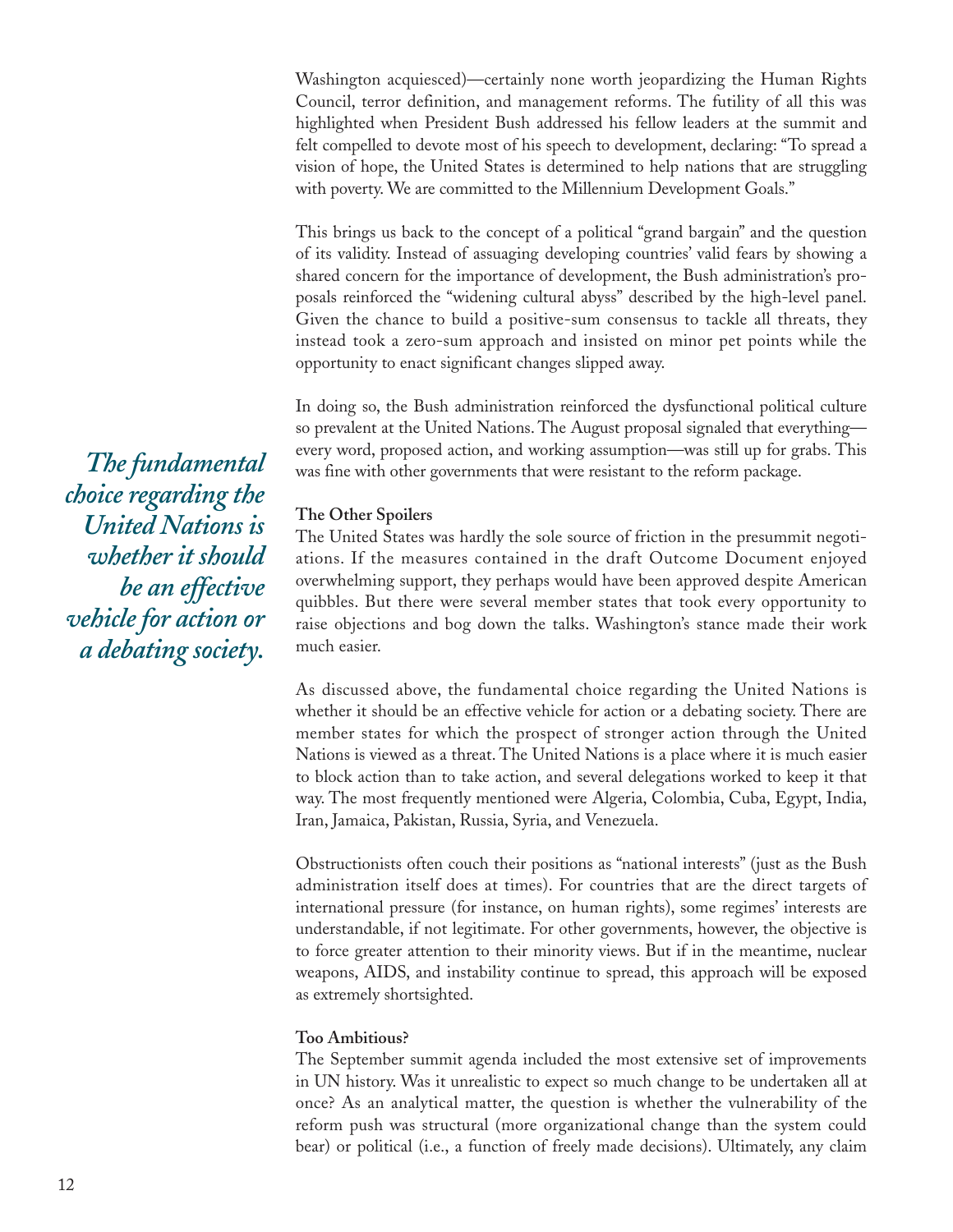that the reforms were doomed from the start overstates the scale of change being proposed. The reforms are significant, but hardly radical or unrealistic.

The question can actually be put in a very concrete way: should it have been possible to garner support and momentum for the facilitators' draft document so that it stayed on track? Are the reform proposals reasonable enough—appealing to widely held interests—that they could be adopted by enough UN member states? Yes, and yes.

What the presummit reform push needed was for proponents of more effective multilateralism, particularly the Bush administration, to recognize the package for the very good deal it was and negotiate constructively for its adoption. The diplomatic dynamic needed to be shifted from interminable wrangling to coalitionbuilding. From the United States' vantage, it should have been possible to accommodate the concerns of others while preserving those essentials important to the United States.

The glaring exception in terms of feasibility was the proposal to realign the composition of the Security Council. The political complexity of this issue is an order of magnitude (or two) beyond the others. It is hard to see how the debate over seats at the council table can be kept from playing out as a purely political test of power and influence. That said, it would also have been very difficult to quash discussion of a question that is so prominent for countries who view the United Nations as the tool of a few powerful countries.

The Security Council reform debate in 2005 was largely run in parallel with the other issues rather than being part of the same negotiation. Nonetheless it diverted the attention and energy of important countries and deepened the sense of grievance for frustrated aspirants such as Japan, Germany, India, and Brazil.

But if the package of reforms was not adopted at the September summit, neither was it rejected. The document adopted by world leaders contained agreement in principle on the reforms, with timelines for implementation (mostly within the following year). The summit mood was a mixture of determination to press forward and inevitable disappointment.

Secretary-General Annan was strikingly direct in his comments. He noted that the Outcome Document was silent on the problems of disarmament and proliferation (no language could be agreed upon) and called it "a real disgrace." He also gave an apt overall summary of the process:

There were governments that were not willing to make the concessions necessary. There were spoilers also in the group; let's be quite honest about that…I must say that during this process in the last couple of weeks I think some delegations focused on the trees and missed the forest.

Annan's reference to spoilers raises the one strategic choice that significantly hobbled the negotiation—the commitment to have a consensus document for the summit that all 191 member states would endorse. With such a process, obviously obstructionists' impact is magnified by their ability to block consensus, and the

*The summit mood was a mixture of determination to press forward and inevitable disappointment.*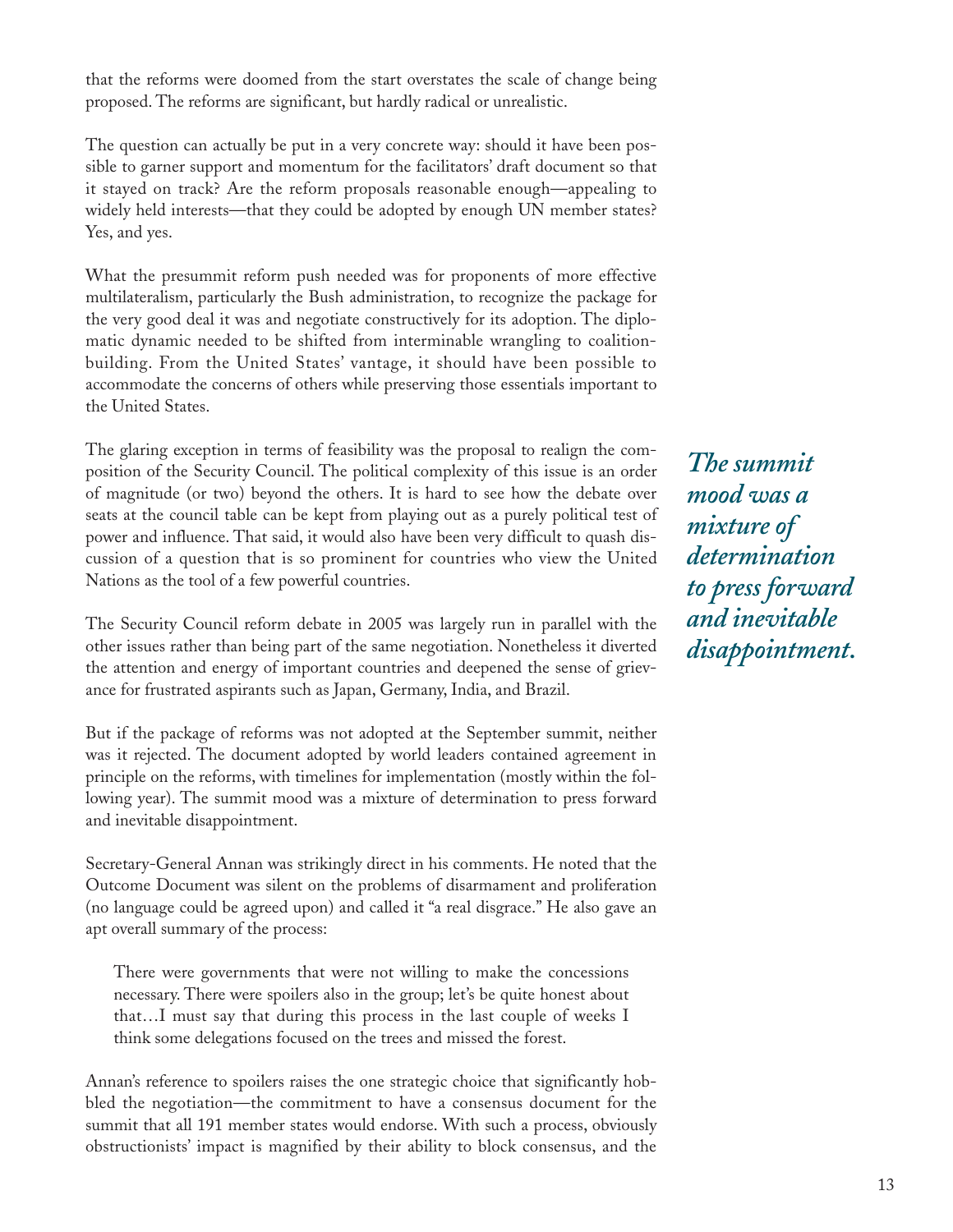gravitational pull is toward the lowest common denominator. So while the highlevel summit of leaders gave the process political salience, it also pushed the organizers to maintain the United Nations' veneer of gentility, at a cost to the reforms. It should be noted, though, that the decisions post-summit are not bound by consensus; reform proponents are reserving the option to put the questions to a vote in the General Assembly.

It now falls to former Swedish Foreign Secretary Jan Eliasson, the current General Assembly President, to help push the reforms through the new General Assembly session, as the summit promised. While he is holding fuller scale debates and negotiations than last year, the timelines are still quite tight. The first success, in December 2005, of establishing the new Peacebuilding Commission to support post-conflict reconstruction was seen as crucial for preserving momentum. At this writing, intensive (and hopefully conclusive) discussion of the proposed Human Rights Council is due to begin.

#### **The Fate of the United Nations**

It is sometimes said of democracy that the people get the government they deserve. Likewise, in intergovernmental organizations, world leaders get the United Nations they deserve. The essence of the debate over the United Nations' future has been to ask political leaders very directly what kind of United Nations they want. But whatever their answer, the United Nations is not likely to join the League of Nations in history's dustbin—not any time soon.

The United Nations works best when nations unite. For all of its difficulties, it is remarkable what can be accomplished through the United Nations when governments close ranks behind it: keeping pressure on Syria over Lebanon, immunizing children and helping get them into school, inspecting nuclear programs, caring for millions of refugees, reversing Saddam Hussein's invasion of Kuwait. The simple fact is that the world community *needs* a vehicle for actions on which they can agree, and as the only body with universal membership, the United Nations is irreplaceable.

Of course, many Western analysts and politicians alike are frustrated by the existing system of caucuses in the General Assembly, which often drag many debates toward the lowest common denominator. In response to this frustration, there are increasing calls by pundits, opinion-makers, and officials to bypass the United Nations entirely and construct a different global coalition for action that would be particularly centered on a community of Western democracies or other likeminded states.

It is fanciful to hope that a community of democracies can be built as an alternative to the United Nations. Greater political cooperation among democratic regimes would certainly be a valuable boost to collective action on the entire range of security problems. But currently, the European Union and NATO countries of Western Europe—arguably, the most central examples of "the democratic West" during the Cold War—are mired in their own disagreements over the future of their Union, not to mention their severe transatlantic divisions with the United States. Hence this is hardly the time for Americans to be threatening to take their business else-

*...the fate of the United Nations is not just about the fate of an institution; it is actually about the fate of global and US security in general.*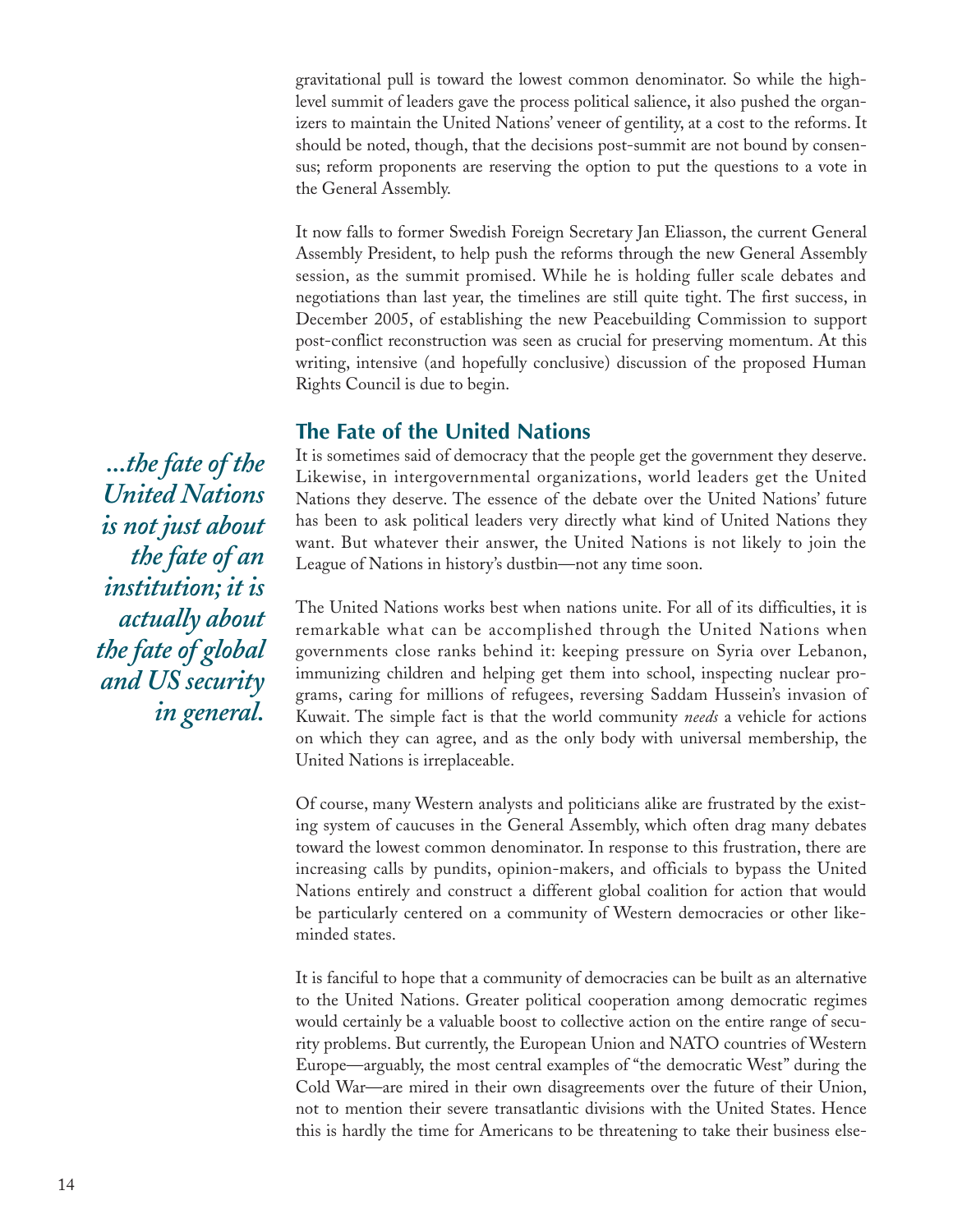where. Recent American exceptionalism has badly eroded the international image of the United States as a beacon of high ideals and the greater good. It also directly undercuts the United States' ability to win support in the world body. To pick just one example: if the charter of a new world body were being negotiated today, who really thinks the United States would be given veto power?

The important point for leaders to realize is quite simple: the fate of the United Nations is not just about the fate of an institution; it is actually about the fate of global and US security in general. The United Nations is ultimately an expression of the realization by all member states that they cannot secure their own nation without attending to the security priorities of others, and that national security and global security are largely one and the same in today's interdependent world.

Thus the United Nations does not need to justify its existence; it bears no burden of proof. In a very narrow sense, this agrees with the famous Bolton quote that "there is no such thing as the United Nations," with an emphasis on the word *thing*. The idea of the United Nations as an independent entity is a convenient fiction of international politics—convenient because governments and politicians regularly use the United Nations as a scapegoat for international discord and inaction. All of the emblematic "failures" of the United Nations—the Rwandan, Bosnian, and Sudanese genocides and the weakening of pressure on Saddam Hussein—have been failures of powerful countries to pull themselves together.

UN reform is a test of international cooperation in the face of serious threats such as nuclear proliferation, terrorism, and extreme poverty. Whatever the shortcomings of the United Nations, there is now a serious discussion about how to make it stronger and more effective. The United Nations' member nations have an opportunity to better equip themselves for action. The choice is theirs, but they can no longer pretend that the problem is in the mechanism.

The changes being negotiated are nothing more than important first steps, important mainly to pave the way for further improvements. The underlying geology has to do with commitment. What the high-level panel called for was a new international politics of seriousness about common problems and threats. Interdependence is not merely a trend or feature of the contemporary world. It is a reality of peace and prosperity much more than it was 60 years ago at the United Nations' founding. Unless leaders adapt to this reality and resolve perceived differences in favor of concrete mutual interests, the high-level panel predicted that:

Self-help will rule, mistrust will predominate and cooperation for longterm mutual gain will elude us.

Let's hope not.

*UN reform is a test of international cooperation in the face of serious threats such as nuclear proliferation, terrorism, and extreme poverty.*